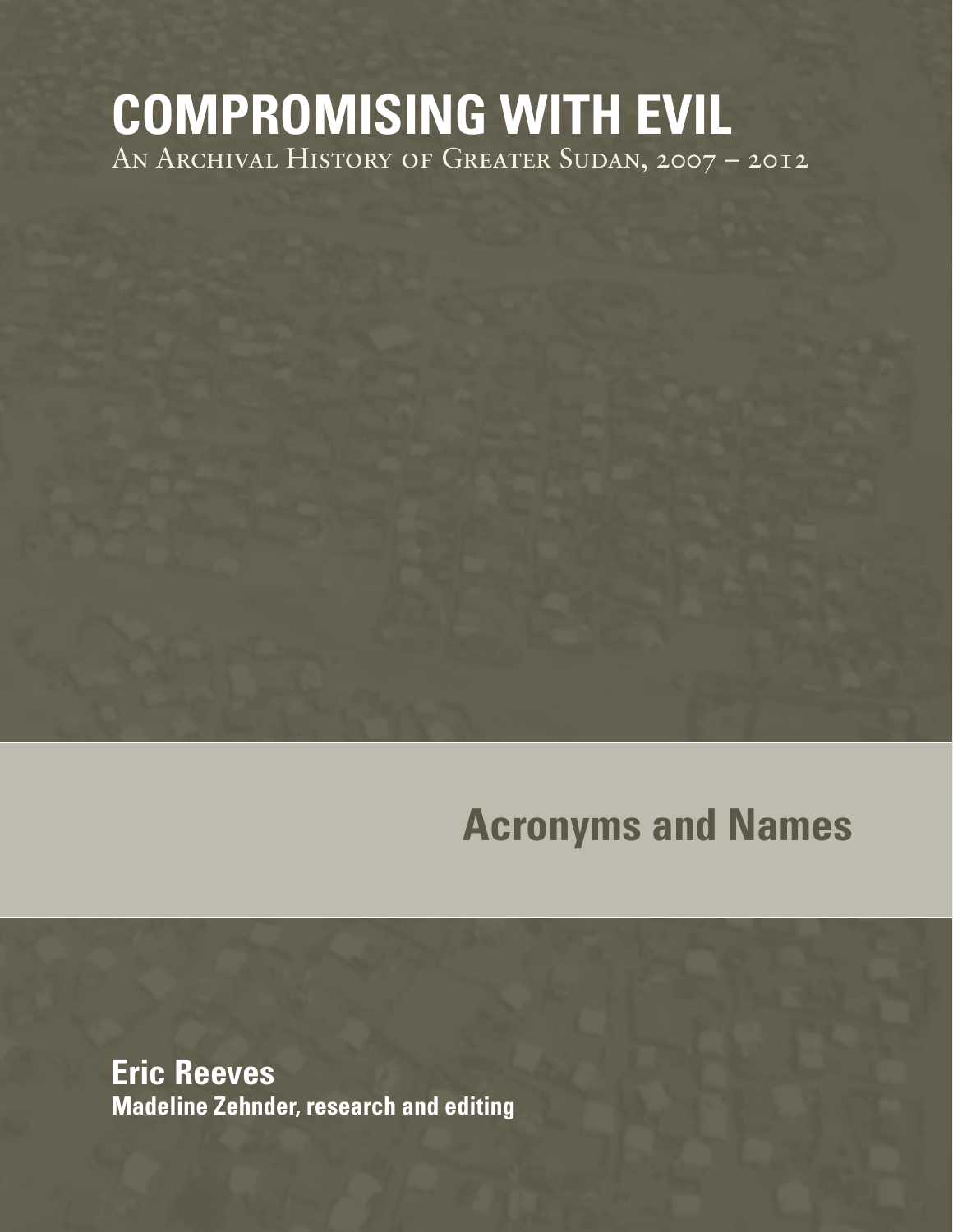## ACRONYMS AND NAMES

## Humanitarian organizations and terms

*UN humanitarian organizations (and headquarters):*

UNDP—UN Development Program UNFAO—UN Food and Agriculture Organization UNHCHR—UN High Commission for Human Rights (Geneva) UNHCR—UN High Commission for Refugees UNICEF—UN International Children's Emergency Fund UNOCHA—UN Office for the Coordination of Humanitarian Affairs (also OCHA) UNWFP—UN World Food Program (Rome) (also WFP) UNWHO—UN World Health Organization (also WHO)

#### *Nongovernmental humanitarian organizations:*

ACF—Action Against Hunger (*Action contre la faim*) AmC—Amal Center for the Treatment of Victims of Torture, Violence (and rape) located in Nyala, South Darfur CRS—Catholic Relief Services DCA—Danish Church Aid GOAL—Irish nongovernmental humanitarian organization ICRC—International Committee of the Red Cross IRC—International Rescue Committee Medair (Switzerland) Médecins du Monde (France) MC—Mercy Corps MSF—Doctors Without Borders/Médecins Sans Frontières; French, Spanish, and Dutch national sections have been most active in Sudan NPA—Norwegian People's Aid

Oxfam—UK and American sections have been most active in Sudan

xv*i*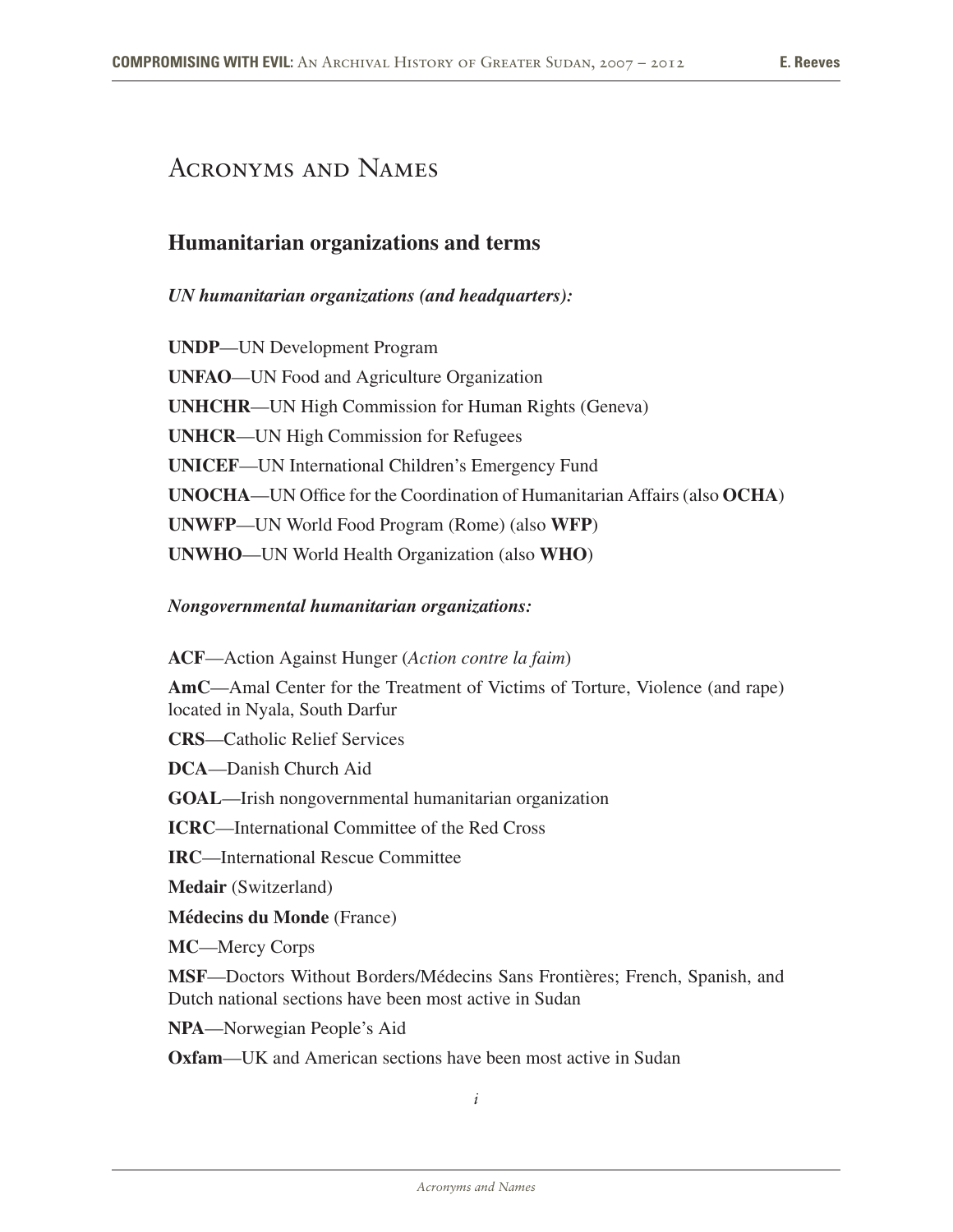SC—Save the Children; UK, American, and Swedish sections have been most active in Sudan SP—Samaritan's Purse Solidarités—France SUDO—Sudan Social Development Organization

#### *Other humanitarian agencies:*

HAC—Khartoum's "Humanitarian Aid Commission," which has been responsible for the bureaucratic obstruction, harassment, and compromising of humanitarian activities

IOM—International Organization for Migration (intergovernmental)

USAID—U.S. Agency for International Development (increasingly under the sway of the U.S. State Department)

#### *Key terms in humanitarian relief:*

CMR—Crude Mortality Rate, which measures deaths per day per 10,000 of population

Diarrhea—a complex set of diseases, which often prove fatal, especially in the young; key distinction between clear and bloody diarrhea.

GAM—Global Acute Malnutrition. Rates in excess of 15 percent constitute a "humanitarian emergency"

IDP—Internally Displaced Person

MUAC—Mid-upper arm circumference (a malnutrition indicator)

SAM—Severe Acute Malnutrition; in children this is life-threatening in the short term without therapeutic intervention

## Human rights, policy, and international justice organizations (and primary headquarters)

ACJPS—African Centre for Justice and Peace Studies (London)

AI—Amnesty International (London)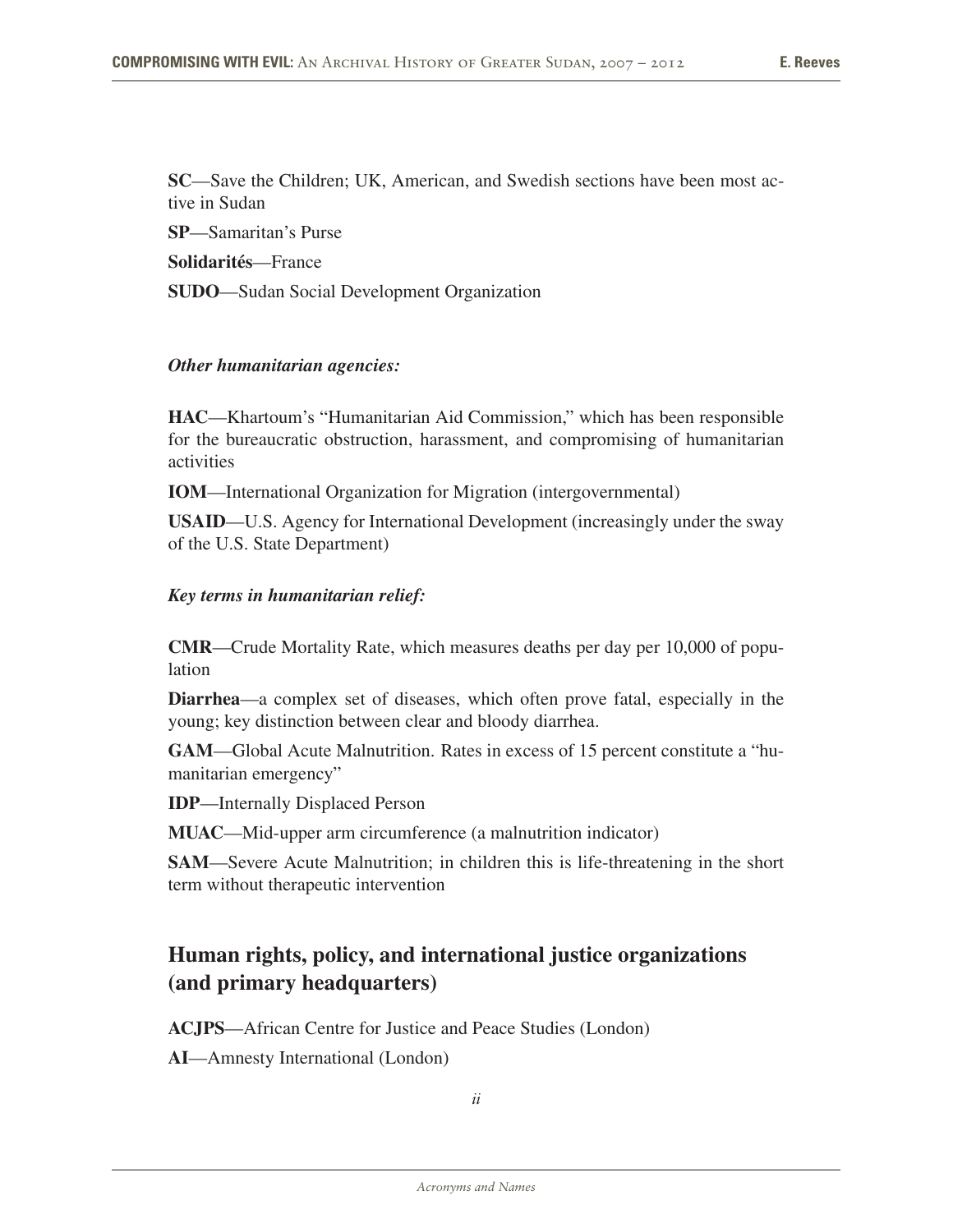CC—Carter Center (Atlanta)

HRF—Human Rights First (New York)

HRW—Human Rights Watch (New York)

ICC—International Criminal Court (The Hague), based on Rome Statute (1998)

ICG—International Crisis Group (Brussels)

Justice Africa (London)

OMCT—World Organization Against Torture

Pax Christi International (Brussels)

PCA—Permanent Court of Arbitration (The Hague)

PHR—Physicians for Human Rights (Cambridge, MA)

RI—Refugees International (Washington)

RVI—Rift Valley Institute (Nairobi)

SAS—Small Arms Survey (Geneva)

SOAT—Sudan Organization Against Torture

## A brief selection of locations in Sudan and the region (see map section of bibliography)

1956 border—the border between North and South as it existed on January 1, 1956, the day of Sudan's independence from Anglo-Egyptian condominium rule; the CPA stipulates the 1956 border as the final determinant of the boundary between Sudan and South Sudan

Abyei town—the major town in Abyei; burned to the ground in May 2008 and May 2011

Abyei—contested area along the North/South border; Khartoum prevented the selfdetermination referendum scheduled for January 2011 per the terms of the Comprehensive Peace Agreement

Addis Ababa—capital of Ethiopia and headquarters for the African Union

Agok—town in Warrap State, close to the North/South border; most refugees from Abyei flee to Agok in May 2008 and again in May 2011

Bentiu—capital of Unity State; heavily bombed in April 2012

Blue Nile—northern state with a large population that identifies itself with South Sudan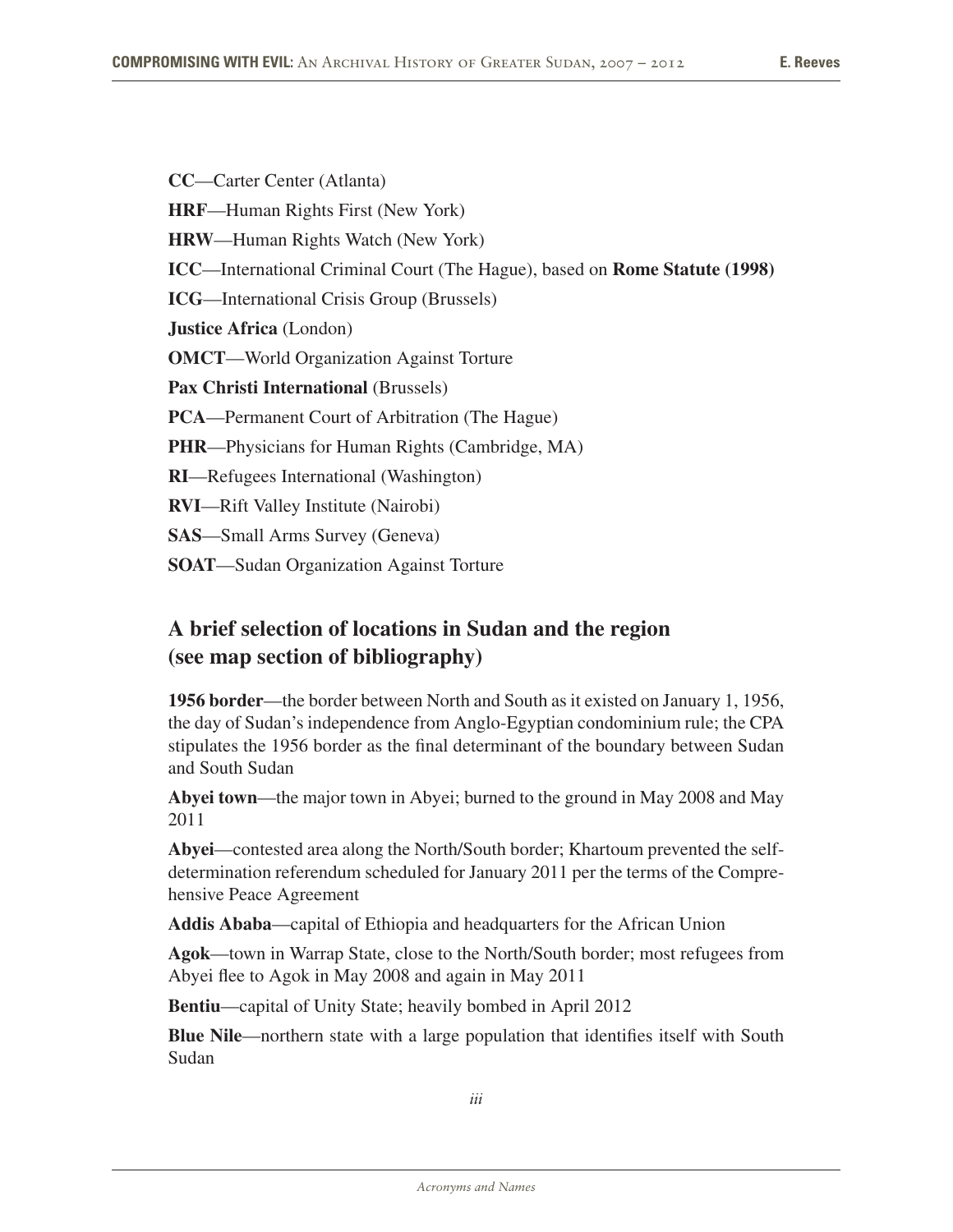Doro, al-Jamam, and Jahlak—refugee camps within Upper Nile

El-Fasher—capital of North Darfur; site of largest military base in Darfur

El-Geneina—capital of West Darfur

Heglig/Panthou—contested oil production site on the North/South border

**Jau (Jaw)**—town on the North/South border region; ethnically defined by the presence of the Dinka Panarou

**Jebel Marra—the mountainous plateau straddling North, South, and West Darfur** 

Juba—capital of South Sudan; a major garrison town for Khartoum during the civil war

Kadugli—capital of South Kordofan

Kafia Kingi—a large enclave in Western Bahr el-Ghazal, appropriated into the north by Khartoum in 1960. Although all maps clearly indicate that the enclave belongs to South Sudan, it has nonetheless been a point of military tension for many months.

Kauda—the center of the Nuba Mountains

Khartoum—capital of (northern) Sudan. Located at the convergence of the Blue and White Nile Rivers

Kiir Adem—important town in Northern Bahr el-Ghazal; threatened by SAF in January 2012; bombed in November 2010 (confirmed by Associated Press)

Kurmuk—major town in southern Blue Nile; the last bastion of SPLA-N before it fell to Khartoum's SAF in November 2011

N'Djamena—capital of Chad

Omdurman—twin city to Khartoum, lying west of the Nile; Sudan's largest city

Nuba Mountains—in the center of South Kordofan

Nyala—capital of South Darfur and the most populous city in Darfur

River Kiir/Bahr el-Arab—meandering river that roughly defines most of the North/South border

South Kordofan—northern state with a large population that identifies itself with South Sudan

Tishwin—location of major SPLA garrison in Unity State

Unity State—oil-rich border state in South Sudan; many refugees from the Nuba have fled to camps in Unity State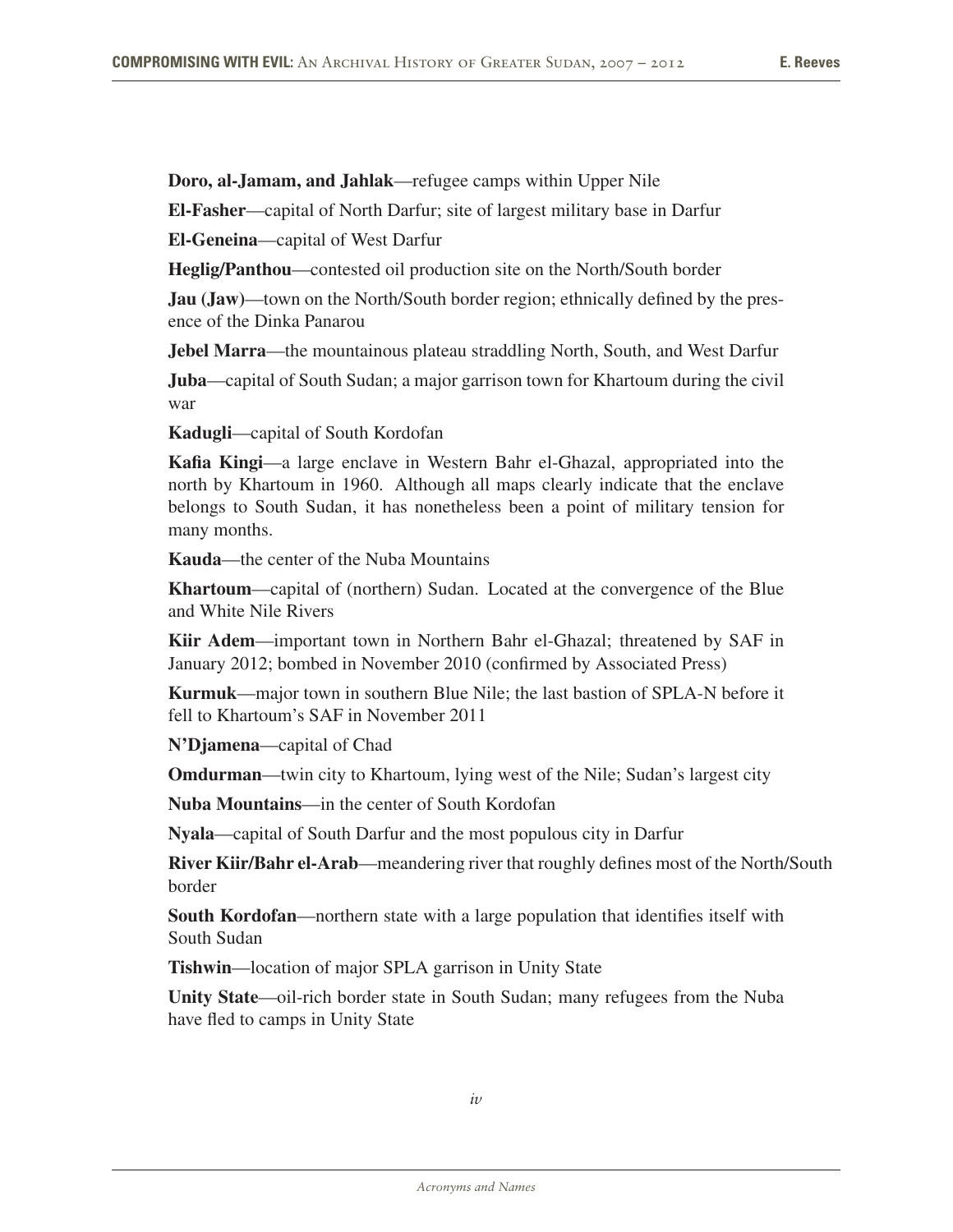Upper Nile—oil-rich border state in South Sudan; many refugees from Blue Nile have fled to camps in Upper Nile

Yafta and Guffa—locations within Upper Nile bombed on November 8, 2012

Yei—town in Central Equatoria repeatedly and notoriously bombed by Khartoum, including its hospital and cathedral

Yida—site of refugee camp in Unity State; the camp was bombed by Khartoum on November 10, 2011

### News sources used most frequently

AC—*Africa Confidential*; perhaps the single most authoritative source for background information on Sudan

AFP—Agence France-Presse; very good general source

Al-Jazeera (English)—intrepid reporters, and many extremely revealing dispatches

AP—Associated Press; much excellent work

Bloomberg—very reliable

*Daily Star* (Lebanon)—excellent op/ed page

*The Guardian* (UK)

IWPR—Institute for War and Peace Reporting (The Hague); excellent longer dispatches

*Los Angeles Times*

McClatchey—excellent work, though increasingly with an anti-Juba bias

NYT—*New York Times*; much superb work, with the exception of a very misleading report on Darfur in February 2012

RD—Radio Dabanga; an extraordinary network of sources within Darfur

Reuters—the best of the wire services in Sudan

Ryan Boyette—an American living in the Nuba Mountains who reports regularly on humanitarian conditions and aerial bombing attacks (www.nubareports.org)

SAS—Small Arms Survey (Geneva); the best reporting on weapons and weapon flows in South Sudan and the border regions; their longer reports are prepared by internationally recognized experts

SMC—Sudan Media Center; a primary regime propaganda organ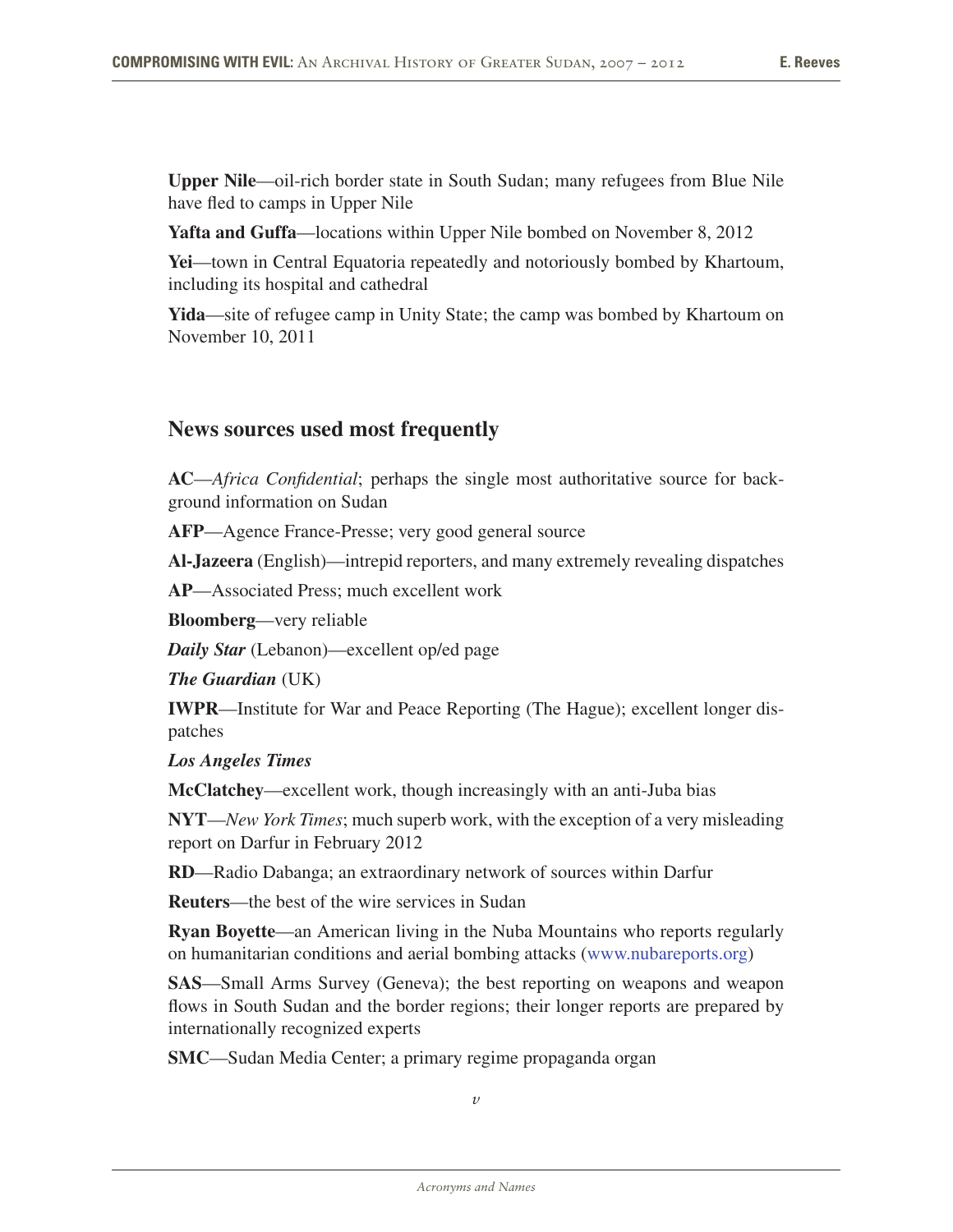SSP—Satellite Sentinel Project. Conducts satellite surveillance of conflict areas in Sudan's border regions

ST—*Sudan Tribune* ; now the most important news source for greater Sudan

Sudan Vision—online regime propaganda organ

SUNA—Sudan News Agency; mouthpiece for the regime with no journalistic independence

*The Independent* (UK)—excellent reporting on the Nuba and South Kordofan

Tom Catena—a physician, perhaps the only one in the Nuba Mountains, who provides real-time information, if on a sporadic basis

UN IRIN—UN Integrated Regional Information Networks; independent and does a great deal of excellent reporting

UN News Centre (New York)—reports only official UN views

VOA—Voice of America; relatively independent source

*Washington Post*

## Military actors, peacekeeping forces, and terms of reference in Sudan

*Abu Tira*—the Central Reserve Police (CRP); many former *Janjaweed* have been recycled into CRP and other paramilitary forces under Khartoum's control

AMIS—African Union Mission in Sudan (Darfur mission ended December 31, 2007)

Antonov—Russian cargo planes retrofitted as "bombers"; crude, imprecise barrel bombs are rolled out the back cargo bay

BIB—Border Intelligence Brigade; another paramilitary force in Darfur

*Janjaweed*—Arab militia groups of various degrees of organization and strength; used by Khartoum throughout the counter-insurgency in Darfur

**JEM—Justice and Equality Movement; led by Djbril Ibrahim, brother of Khalil** Ibrahim, former head of JEM

*jihad*–"holy struggle, or war"

LRA—the Lord's Resistance Army, a highly destructive Ugandan militia force; led by Joseph Kony, the LRA for years created an environment of overwhelming fear in northern Uganda. Kony has been forced to move his operations to South Sudan,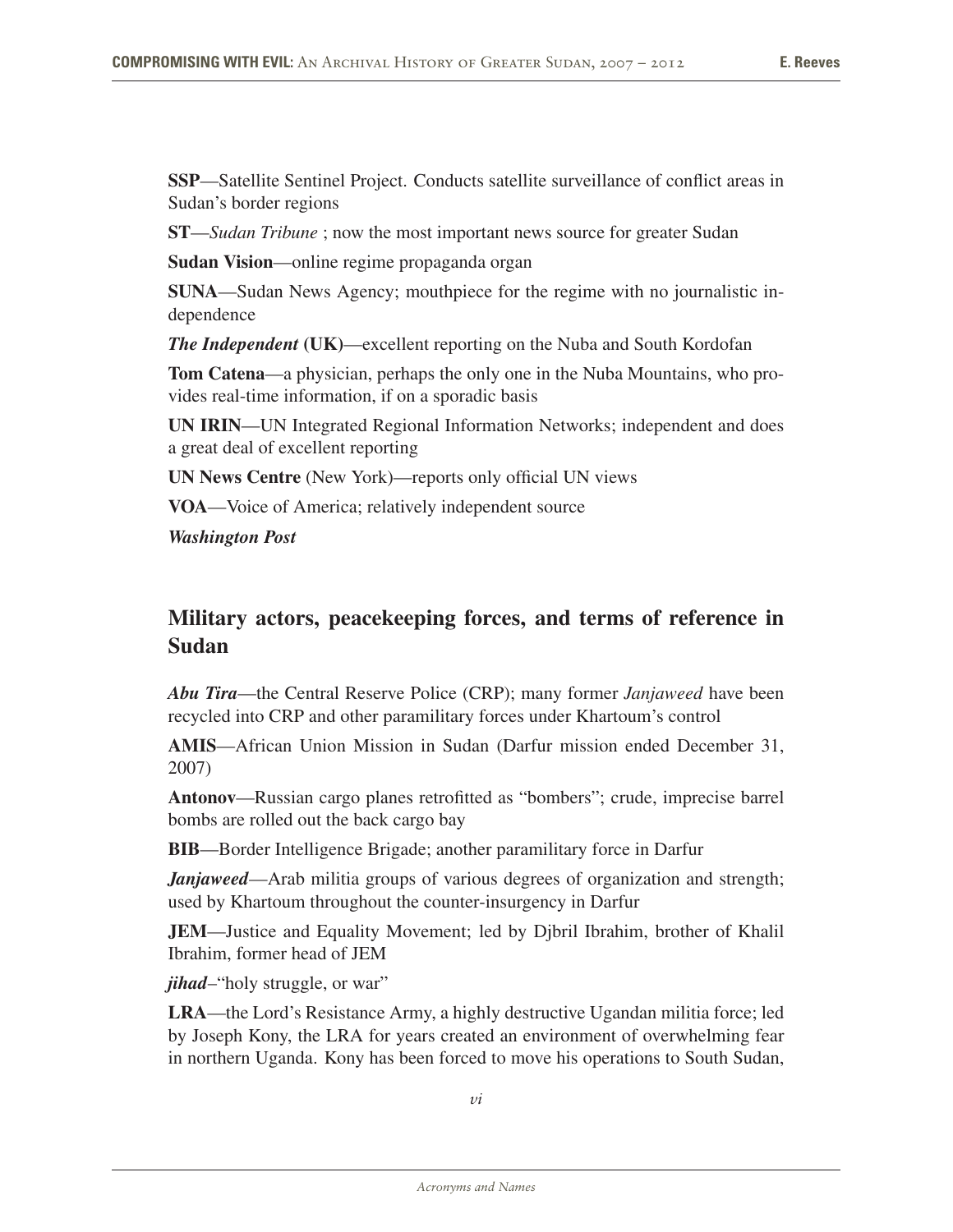northern Democratic Republic of Congo, and Central African Republic; Khartoum has admitted to using the LRA as a military proxy in South Sudan

MI—Military Intelligence, the dominant security force in Darfur; increasingly powerful as a political force in Khartoum

*mujahideen*—roughly translated as a military force of "holy warriors"

NISS—National Intelligence and Security Service; a vast and ruthless security force, whose primary task is regime preservation, it has many parallel services keeping an eye on one another

PDF—Popular Defense Forces; a notoriously brutal paramilitary militia force deployed by Khartoum in Darfur, South Sudan, and the Nuba Mountains

RMG—"Rebel"/Renegade Militia Groups; militias in South Sudan funded, armed, and otherwise supplied by Khartoum; they have no political agenda other than looting and civilian terror (see George Athor and Peter Gadet below)

SAF—Sudan Armed Forces; Khartoum's regular military forces.

SLA—Sudan Liberation Army; the SLA has split, reconfigured, and split again; the primary forces are those of Minni Minawi and Abdel Wahid el-Nur

SPLA-N—Sudan People's Liberation Army-North, comprising elements of the former SPLA who remained in South Kordofan and Blue Nile

SPLA—Sudan People's Liberation Army (now the Army of the Republic of South Sudan)

SRF—Sudan Revolutionary Front; a coalescing of the various SLA and JEM rebel groups, the SPLA-N, and the forces of the Beja Congress in eastern Sudan

UN DPKO—UN Department of Peacekeeping Operations (New York)

UN Panel of Experts on Darfur—Created by UN Security Council Resolution 1591, with a mandate to monitor the embargo on arms to Darfur and aerial attacks in the region; the UN has allowed it to collapse as an effective monitoring team

UNAMID—UN/African Union Mission in Darfur (mission began January 1, 2008)

UNMIS—UN Mission in Sudan (mission began in 2005 and ended in 2011)

UNMISS—UN Mission in South Sudan (mission began in 2012); no northern access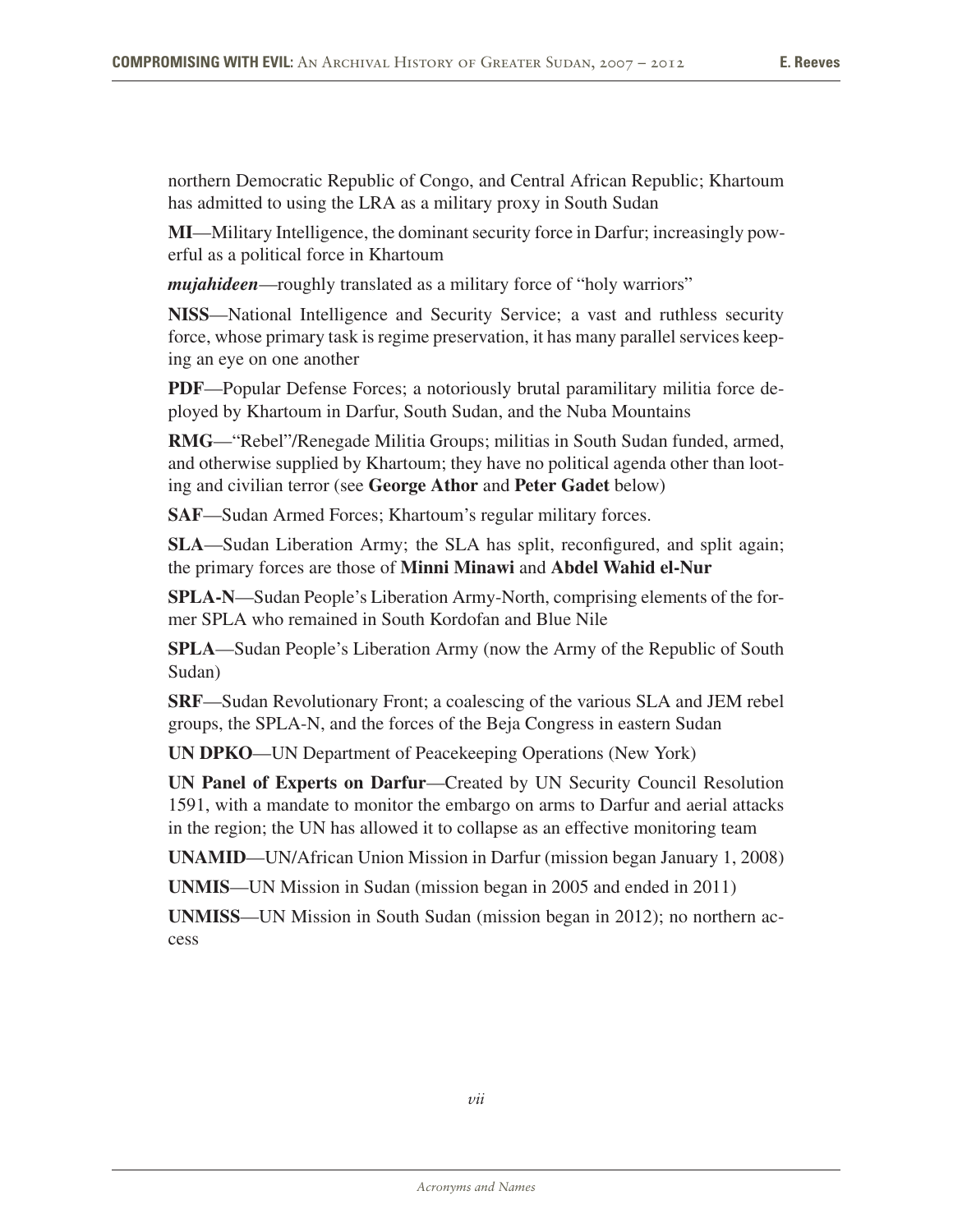## Names of governments, negotiating bodies, and major signed agreements

Arab League—at various points has attempted to intervene diplomatically in peace negotiations involving Khartoum and other Sudanese parties; dominated by Egypt, these efforts have consistently supported the NIF/NCP regime

AUHIP—African Union High-Level Panel on Implementation; the "implementation" is nominally of the "roadmap for peace in Darfur" produced by chair **Thabo** Mbeki in 2010; this failing, Mbeki moved on to the Abyei file and is now lead AU negotiator in Addis Ababa for talks between Khartoum and Juba

Cessation of Offensive Hostilities Agreement—October 15, 2002; the beginning of the end of major military action between Khartoum's SAF and the South's SPLA

CPA—Comprehensive Peace Agreement (2005) (including the Abyei Protocol)

DPA—Darfur Peace Agreement (Abuja, Nigeria; May 2006)

DDPD—Doha Document for Peace in Darfur (Doha, Qatar; July 2011); signed by onesmall, factitious rebel group (the "Liberation and Justice Movement"); overwhelmingly rejected by Darfuris

Eastern Sudan Peace Agreement—October 2006; terms never implemented

"Friends of IGAD"—consortium of European and North American countries supporting IGAD in the Naivasha peace process

GOS—Government of Sudan; dominated by the NIF/NCP

GOSS—Government of South Sudan

Heidelberg Darfur Dialogue—European effort to create a meaningful peace dialogue involving Darfuri civil society; Khartoum refused to allow representatives of the Heidelberg group to attend peace talks in Doha

IGAD—Intergovernmental Authority for Development (East African consortium that provided auspices for the Naivasha negotiations)

Machakos Protocol—the breakthrough agreement (July 2002) guaranteeing South Sudan the right to a self-determination referendum

NIF/NCP—National Islamic Front/National Congress Party (seized power as the NIF in June 1989)

Peace agreement with the Eastern Front (Fall 2006)—Yet another failed peace agreement; the Eastern Front had largely collapsed militarily with the signing of the CPA, and had little negotiating leverage with Khartoum

RSS—Republic of South Sudan

xxii *viii*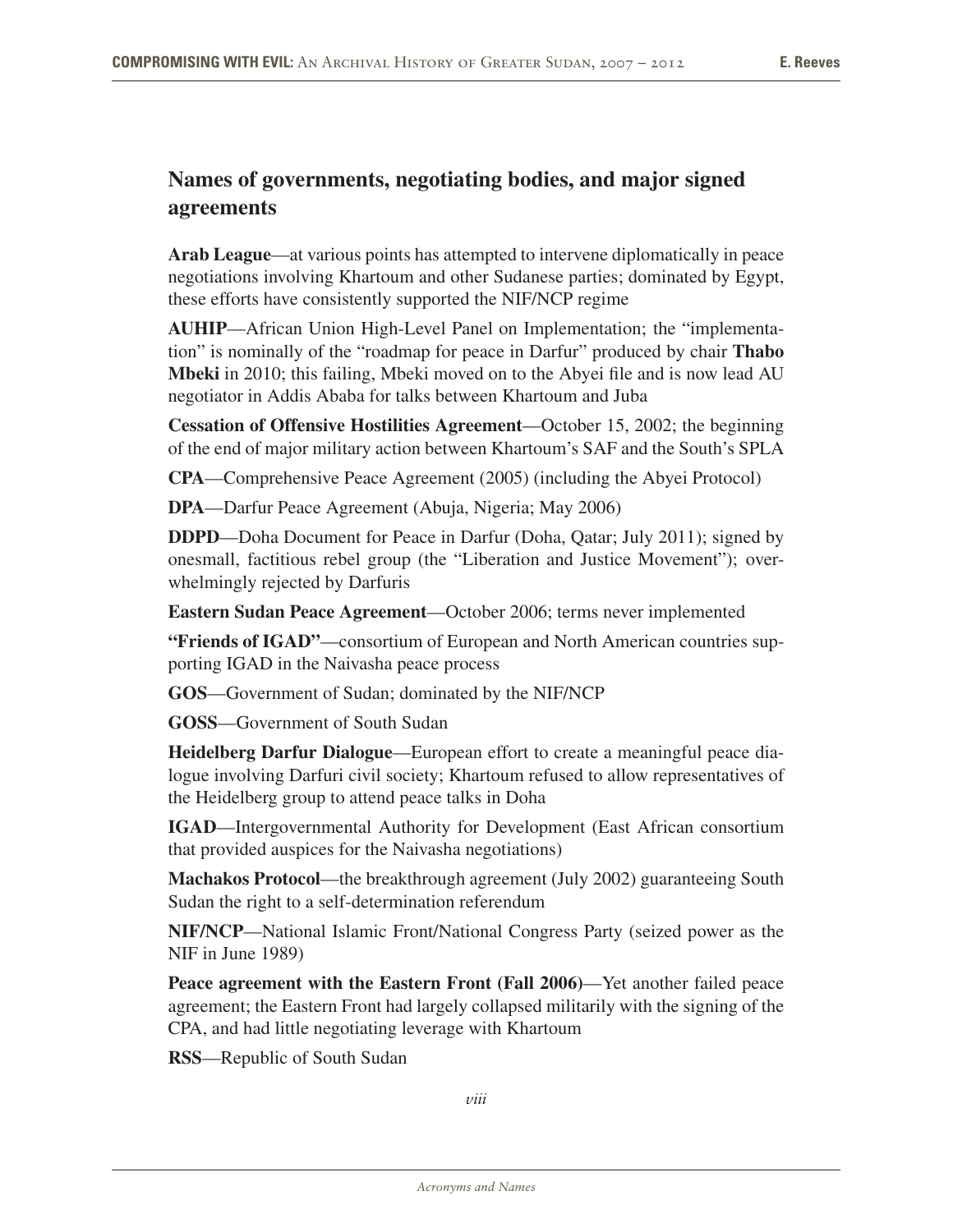SOFA—Status of Forces Agreement; signed in February 2008 for Darfur

UN Secretariat—responsible for variously failed attempts to negotiate peace and protect civilians in greater Sudan

United States special envoys to Sudan—reporting to the President, these envoys have often represented remarkable and disturbing policy views

### Names of major political and military figures in Khartoum

Ahmed Mohamed Haroun Adam—former State Minister for Interior; first member of the NIF/NCP indicted for atrocity crimes by the ICC; currently governor of South Kordofan

Al-Sadiq Siddig al-Mahdi—head of the National Umma Party (NUP), another of the traditional sectarian political parties; Prime Minister of Sudan from 1986 to 1989; head of the Ansar sect

Ali Ahmed Karti—long-time NIF/NCP stalwart; now Foreign Minister; headed the PDF during the civil war

Ali Osman Mohamed Taha—first vice-president of the regime; negotiated the CPA, which was regarded by many within the regime and the army as a betrayal and sign of weakness; relationship with al-Bashir and the military uncertain

Field Marshal Omar Hassan Ahmed al-Bashir—President of the NIF/NCP regime; indicted by the ICC for atrocity crimes in Darfur, including genocide

General Abdel Rahim Mohamed Hussein—Defence Minister and former Interior Minister during the most violent years of the Darfur genocide; indicted by the ICC for atrocity crimes in Darfur

General Awad Ibn Auf—former head of Military Intelligence; gave the order for the the SAF and *Janjaweed* "to destroy everything" in Darfur

General Haj Ahmed Algaily Ahmed—army chief of staff

General Salah Abdallah "Gosh"—former powerful head of the intelligence services; the reason for his fall from favor is not fully clear

Ghazi Salah el-Din Atabani—long-time NIF/NCP stalwart whose political fortunes have risen and fallen repeatedly

Gutbi al-Mahdi Mohamed—seasoned political secretary (politburo chief) of the NIF/NCP

Hassan Abdullah al-Turabi—the Popular Congress Party (PCP) is now the politi-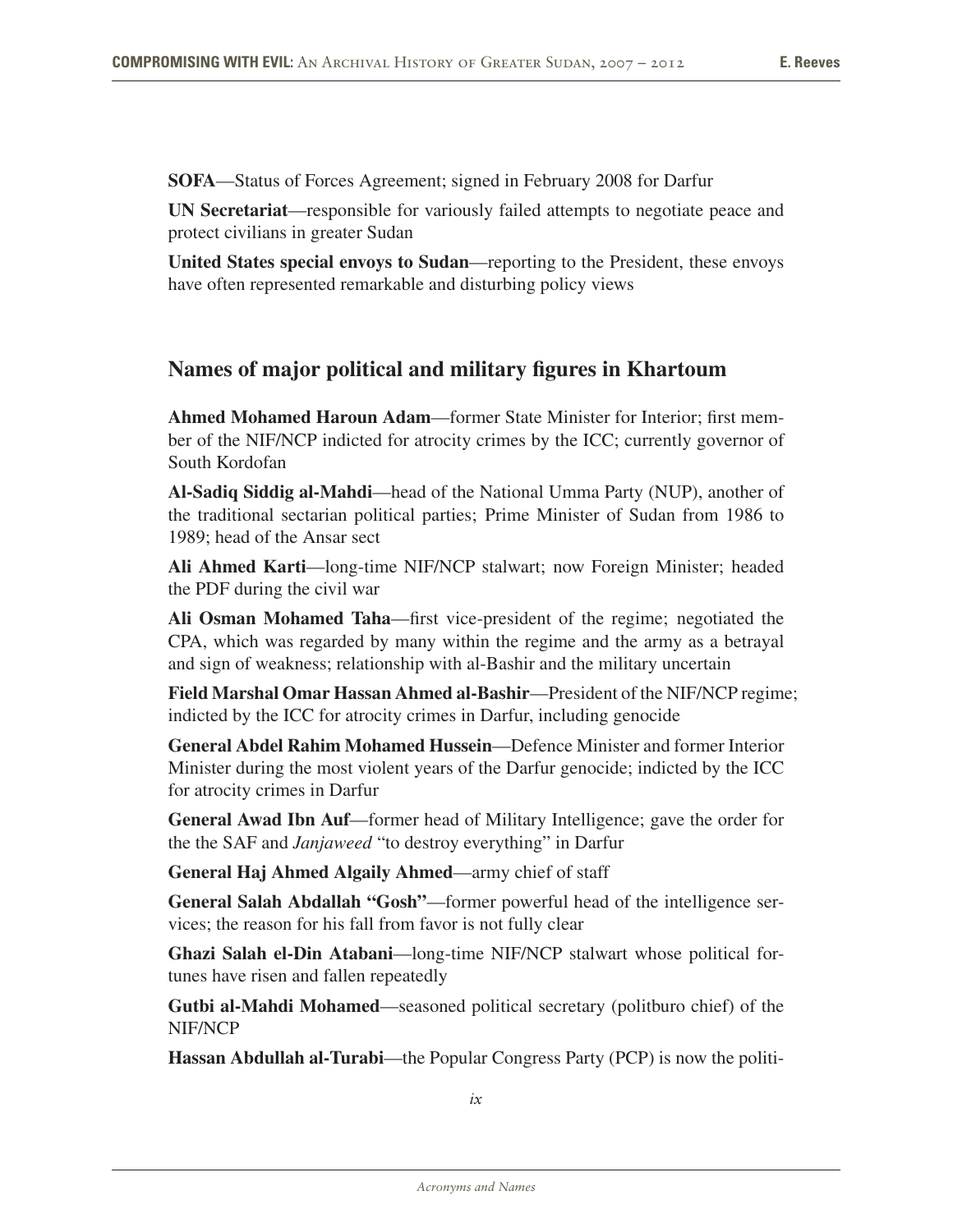cal vehicle of for al-Turabi, the radical Islamist leader who fell out with the central NIF/NCP leaders in 1999

**Ja'afar Mohamed Nimeiri—military officer who came to power by military coup** in 1969 and remained president until deposed in 1985; civil war began in 1983 with his attempt to impose *sharia* throughout Sudan, and re-divide the South (died May 2009)

Lt. Gen. Ismat Abdel Rahman al-Zain—implicated in Darfur atrocity crimes because of his role as SAF director of operations (Khartoum); he is identified in the "confidential Annex" to the report by UN panel of Experts on Darfur (Annex leaked in February 2006); Ismat was one of two generals who in May 2011 confronted al-Bashir, demanding that the military take over decisions about war and peace in Abyei and other border regions

Major General Adam Hamid Musa—chair of the Council of States

Major General Ahmad Khamis—commander of the 14th Sudan Armed Forces infantry division in Kadugli (scene of atrocity crimes in June–July 2011)

Major General Bakri Salih—former Defense Minister; now senior minister for presidential affairs; very influential in current political environment (see above entries for General Sharfi and Ismat)

Major General Mahjoub Abdallah Sharfi—head of Military Intelligence, and second of the two generals who in May 2011 confronted al-Bashir, demanding that the military take over decisions about war and peace in Abyei and other border regions

Mohammed Osman al-Mirghani—head of the Democratic Unionist Party (DUP), one of the two traditional sectarian political parties; head of the Khatmiyya sect

Mustafa Osman Ismail—senior presidential advisor to al-Bashir; former Foreign Minister; founding secretary general (1990) of People's Arab Islamic Conference (characterized by the authoritative *Africa Confidential* as being "later seen as cradle of Al Qaida")

Nafi'e Ali Nafi'e—long-time senior presidential adviser and power broker; until the events of 2011, one of the very most powerful members of the NIF/NCP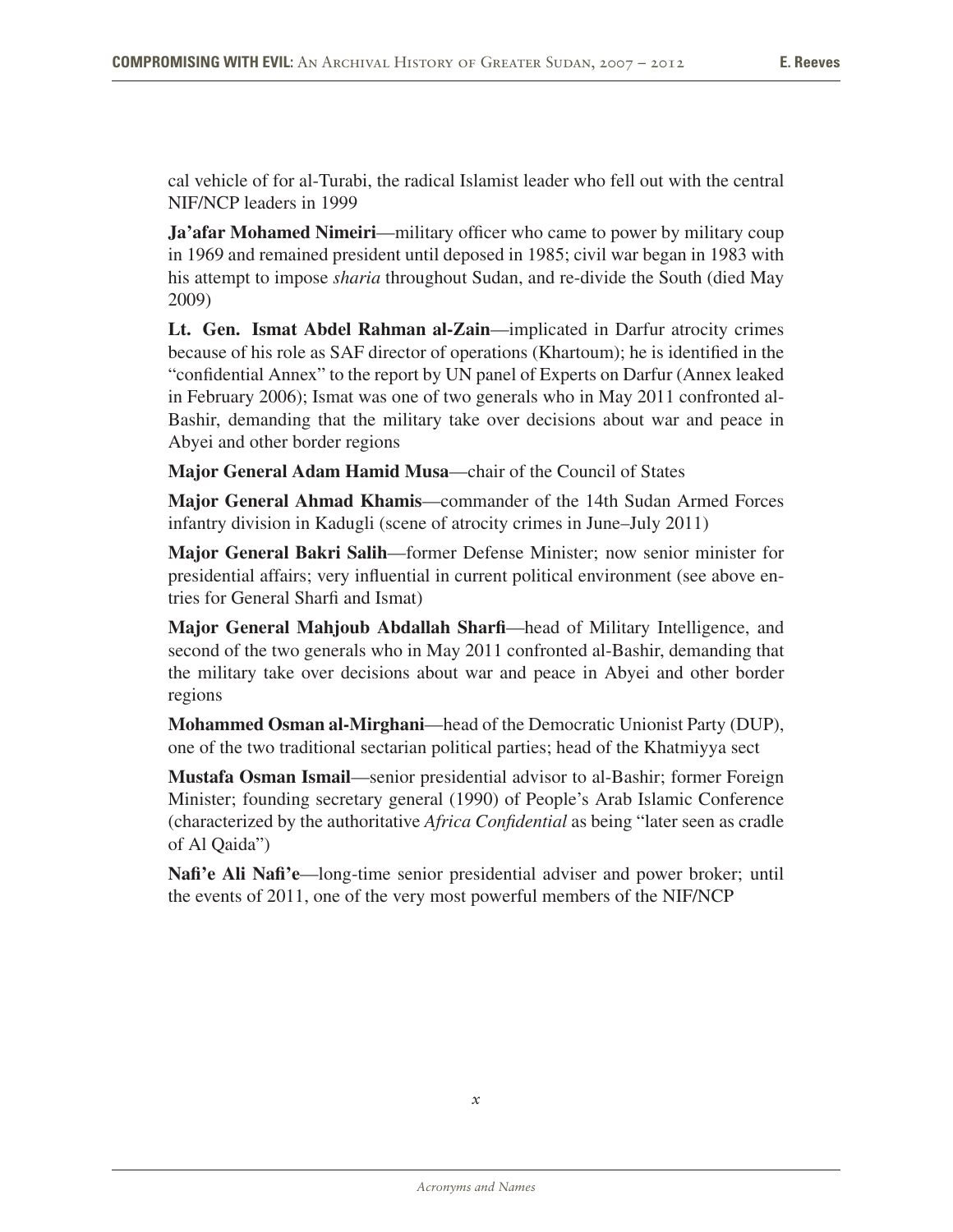## Names of major political figures in South Sudan (including Abyei), South Kordofan, and Blue Nile

#### *Southern and SPLA/M-North leadership:*

Abdel Aziz el-Hilu—Nuba leader of the SPLA-N in South Kordofan; won the May 2011 election for governor of South Kordofan, but Khartoum engineered a victory for Ahmed Haroun; Abdel Aziz is widely regarded as an uncommonly skilled military leader and has consistently routed the SAF in the Nuba

Deng Alor—South Sudan's first foreign minister and minister of cabinet affairs

John Garang-charismatic founder and leader of the Sudan People's Liberation Army/Movement; leader of the Bor Revolt that marked the beginning of the second civil war (1983–2005); led negotiations for the South that produced the CPA; killed in a helicopter crash, July 2005

Luka Biong—SPLM member; chief Southern representative of the Abyei Joint Oversight Committee (he is from Abyei); executive director of (not-for-profit) Kush Inc.

Malik Agaar—formerly governor of Blue Nile deposed by Khartoum following the military assault of September 1, 2011; a powerful leader within the SPLA/M, he is now equally powerful as leader of the SPLA/M-North

Nhial Deng—long-time fighter with the SPLA; now Sudan's foreign minister

Pagan Amum—long-time SPLA/M leader; as of July 2012 leading negotiations with Khartoum over unresolved issues

Salva Kiir—a long-time deputy to John Garang, Kiir became president of the Government of South Sudan following Garang's death

Yasir Arman—Secretary General of the SPLM-North and Secretary of External Affairs for the Sudan Revolutionary Front (SRF)

Yusef Kuwa—led the people of the Nuba through the campaign of extinction waged by Khartoum in the 1990s; one of the great men to emerge in the civil war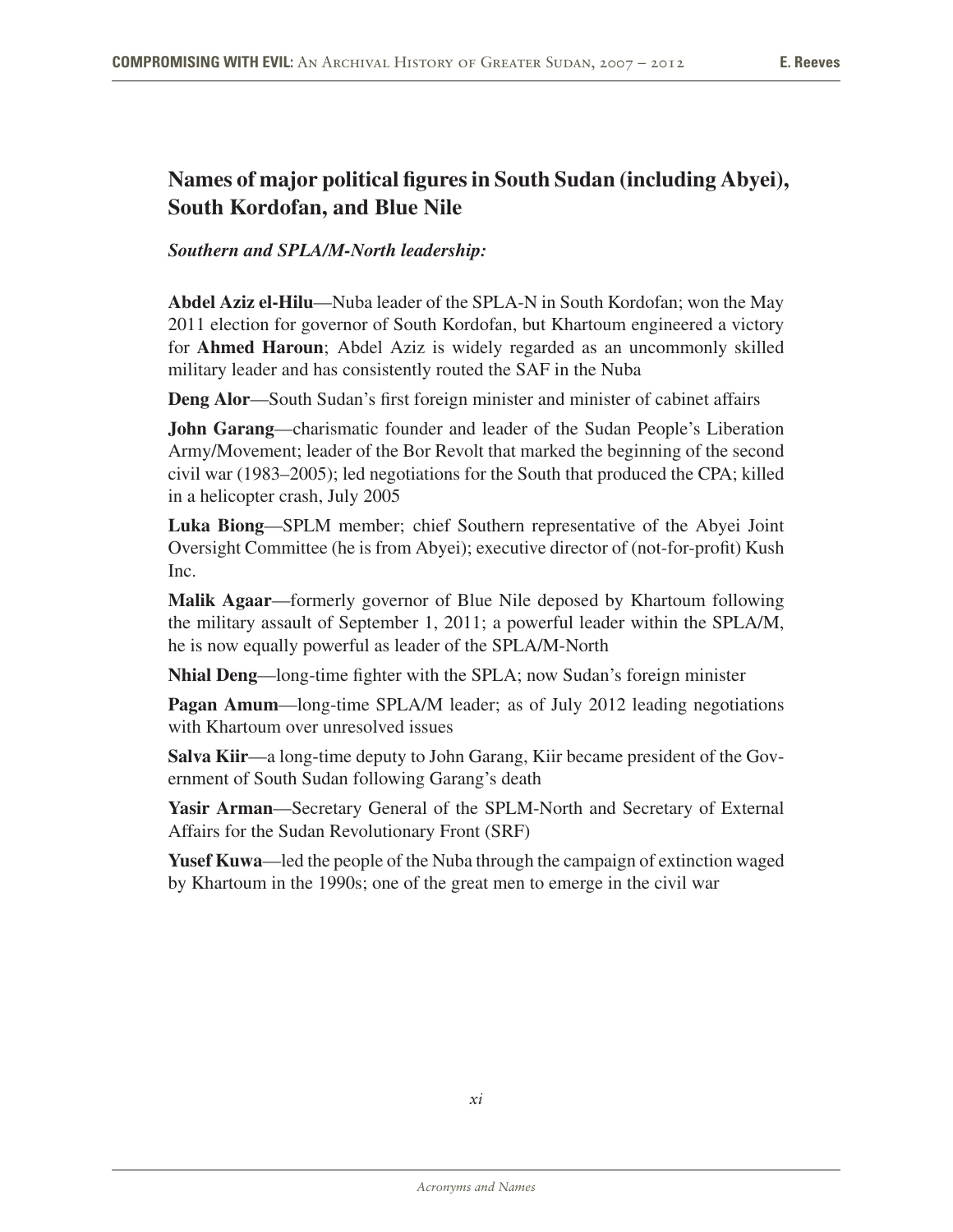#### *UN, AU, and international leadership in Sudan:*

(Only European and American hemisphere names are ordered with last name first; there are too many variations in name order and transliteration for many African, African, and Asian names, and these are ordered by first letter of first name to be included)

Guéhenno, Jean-Marie—former head of UN Department of Peacekeeping Operations, including during the time of UNAMID authorization and deployment

Haile Menkerios—an Eritrean diplomat and the UN Secretary-General's Special Representative for Sudan

**Johnson, Hilde—**Norwegian diplomat, instrumental in negotiating the CPA; she nowheads the UN mission in South Sudan

**Ladsous, Hevré** —new head of UN Department of Peacekeeping Operations; convinced that security on the ground in Darfur has improved sufficiently to permit a draw-down of UNAMID police and military personnel

Moreno-Ocampo, Luis—Prosecutor for the ICC

Navi Pillay—UN High Commissioner for Human Rights; bears much responsibility for the slow response to the atrocity crimes in South Kordofan reported in great detail by a UN human rights team on the ground in June 2011

Thabo Mbeki—chief African Union diplomat on the Sudan portfolio; failed to resolve the Abyei crisis and is distrusted by South Sudan

Valerie Amos—head of UN OCHA and UN Emergency Humanitarian Coordinator

#### *U.S. political and diplomatic leaders on Sudan:*

Clinton, Hillary—U.S Secretary of State in the Obama administration

Gration, Scott—appointed by President Barack Obama as U.S special envoy for Sudan in March 2009; from the very beginning, Gration revealed ignorance of Sudan's history, and was distrusted by humanitarian organizations, Darfuris, diplomats, South Sudanese, the people of Abyei, and human rights activists. Gration was recently fired from his new position as U.S. ambassador to Kenya

Kerry, Senator John—*ad hoc* Obama administration envoy to Sudan in 2009 and 2010; declared in April 2009 that humanitarian capacity lost with the March expulsions could be replaced in a matter of weeks following "an agreement with Khartoum"; promoted "compromise" on Abyei (fall 2010)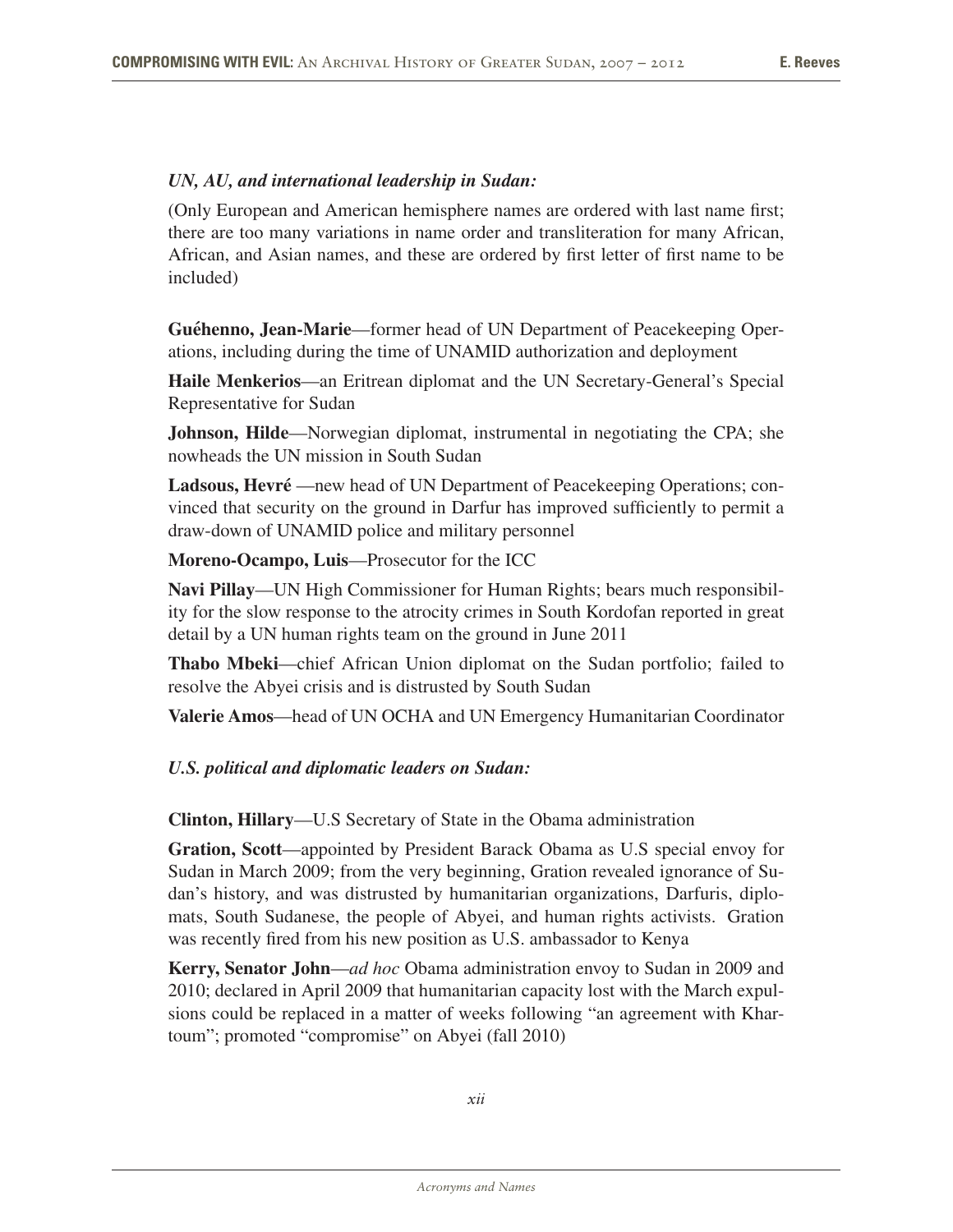Lyman, Princeton—Scott Gration's successor as special envoy; he is committed to the notion that the Khartoum regime can oversee democratic transformation in Sudan

Rice, Susan—U.S. ambassador to the UN; she is a former Assistant Secretary of State for African Affairs; in policy debates with Gration, she was consistently overruled by the intelligence community, which sees in Khartoum an indispensable ally in the "war on terror"

Smith, Dane—U.S. diplomat assigned to Darfur; Smith has experience but no mandate or political power, and has been given the impossible task of helping oversee implementation of the "Doha Document for Peace in Darfur"

#### *Other actors of consequence:*

George Athor—now dead; while alive, Athor (a former senior officer in the SPLA) was leader of one of the most dangerous and destructive of the so-called "Rebel/Renegade Militia Groups" (RMG), supplied and armed by Khartoum

David Yau Yau—one of the most ruthless of the RMG, operating primarily in Jonglei

Girifna—Arabic for "we've had enough"; an opposition group working non-violently for regime change in Sudan; the group formed in 2011, but the uprising began in Khartoum in earnest in late June 2012

**Idriss Déby—President of Chad; he engaged in a proxy war with Khartoum during** the early years of the Darfur genocide, making the border areas between the two countries extremely dangerous; he supported the JEM in particular because of its Zaghawa dominance

Isaias Afwerki—President of Eritrea, Isaias is trying to establish a closer relationship with Khartoum; during the civil war he supported the military rebellion in eastern Sudan (dominated by the SPLA); war with Ethiopia remains a clear possibility

**Johnson Olonyi**—leader of primarily Shilluk RMG in Upper Nile

Meles Zenawi—President of Ethiopia and neighbor to Sudan and South Sudan; in a "wiki-leaked" cable dated January 30, 2009, Zenawi tells the U.S. that toppling the Khartoum regime is the best option for dealing with Sudan's crises; Meles died in August 2012

Peter Gadet—another RMG leader and feared military commander; he has de-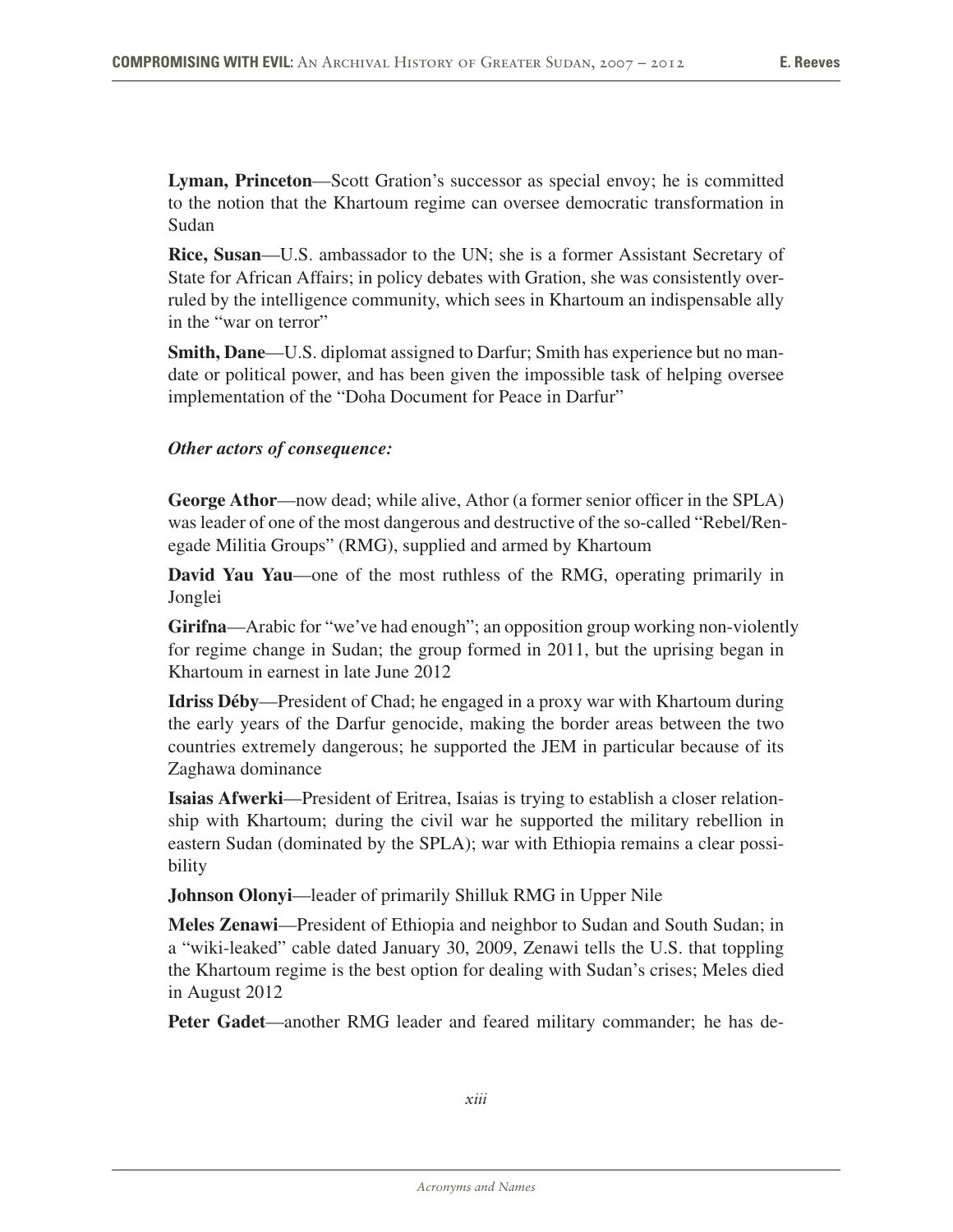fected back to the SPLA (though he has defected and re-defected perhaps a dozen times)

Yoweri Kaguta Museveni—president of Uganda

#### *Names of major political figures and military actors in Darfur:*

Abdel Wahid el-Nur—a Fur and leader of what remains of the original Sudan Liberation Movement/Army; his military strength lies primarily in Jebel Marra, but he has long been a favorite of Darfuris in the IDP camps, although this favor has waned in recent years; the Fur are the largest tribal group in Darfur

Ali Kushayb—the *nom du guerre* for one of the most notorious *Janjaweed* leaders; known as the "colonel of colonels," Kushayb is responsible for some of the worst mass atrocities in West Darfur, especially in the Wadi Saleh region; he was one of the first to be indicted by the ICC for atrocity crimes

Ban Ki-moon—Ban came into the role of UN Secretary-General promising to make Darfur a "signature issue"; instead, he quickly found himself overwhelmed by Khartoum's intransigence, and has failed to secure either peace or justice in Darfur or greater Sudan in his first full term of office

Charpentier, George—previously the UN Resident and Humanitarian Coordinator for Sudan; in this role he declared that Khartoum was not interfering with humanitarian access; his assessment has been widely and substantially contradicted by nongovernmental humanitarian organizations, as well as by UN humanitarian officials

Cycmanick, Christopher—spokesman for UNAMID. In an interview with Radio Dabanga (May 20, 2012), he "described the security situation in Darfur as 'relatively calm"

Djbril Ibrahim—Khalil's brother, now head of the Justice and Equality Movement

El-Tigani Ateem Seisi—a Fur and former governor of Darfur, Seisi was the only Darfuri signatory to the "Doha Document for Peace in Darfur" (July 2011); he signed on behalf of a small, militarily and politically powerless group know as the Liberation and Justice Movement (LJM); the peace agreement has been overwhelmingly rejected by Darfuri civil society, camp leaders, and rebel groups of consequence

Ibrahim Gambari—leader of UNAMID in Darfur; he has failed to confront Khartoum over its many refusals of access to UNAMID investigators and refuses to speak honestly about either security conditions or the humanitarian situation